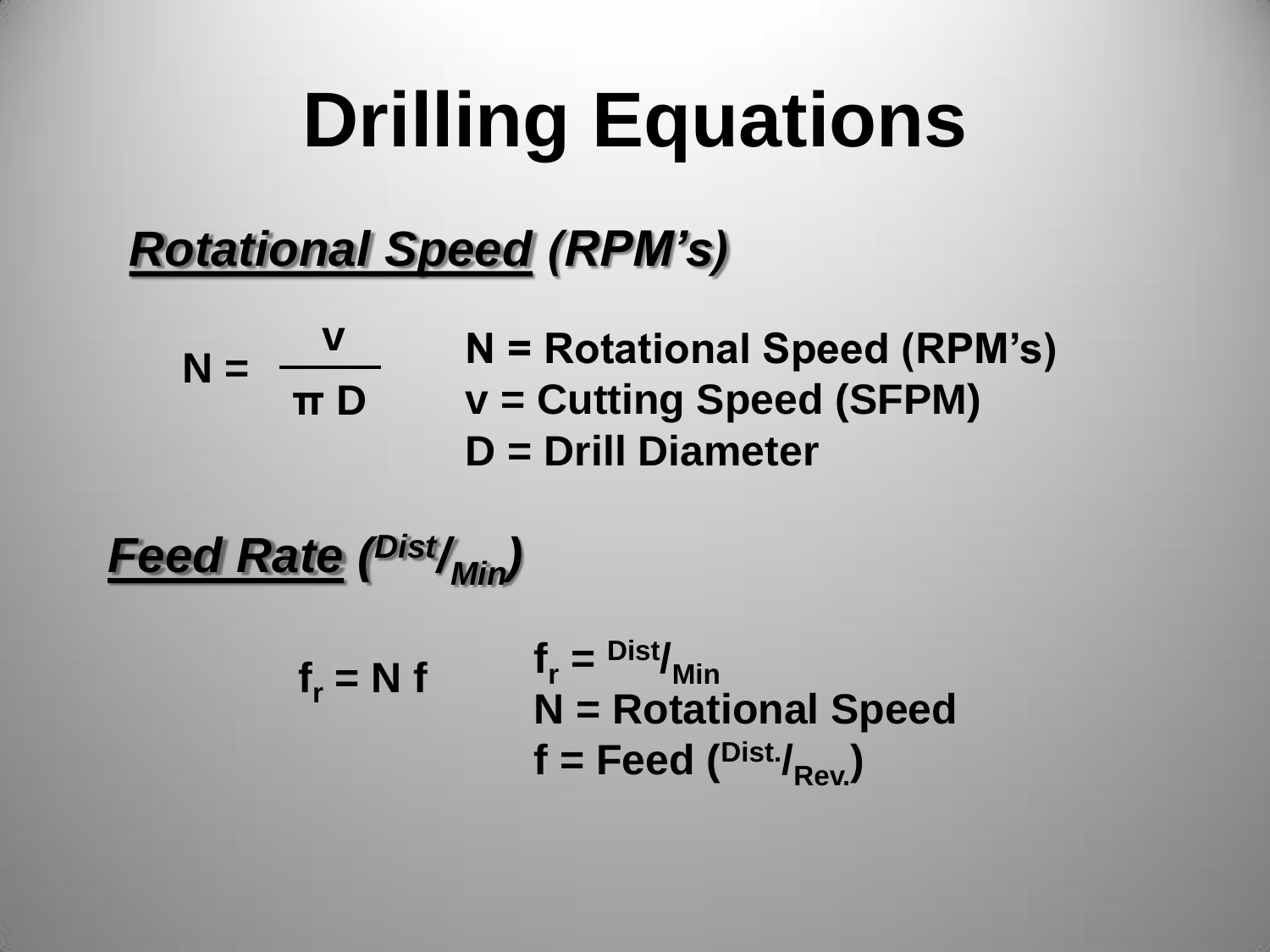# **Drilling Equations**

### *Approach Distance*

**A = 0.5 D Tan(90- ϴ/2 )**

**A = Approach Distance D = Drill Diameter ϴ = Drill Point Angle**

#### *Machining Time*  $T_m =$ **d or t + A fr**

**T<sup>m</sup> = Machining Time (Min.) d or t = Part Thickness/Depth A = Approach Distance**  $f_r$  = Feed Rate  $(\frac{Dist.}{Min})$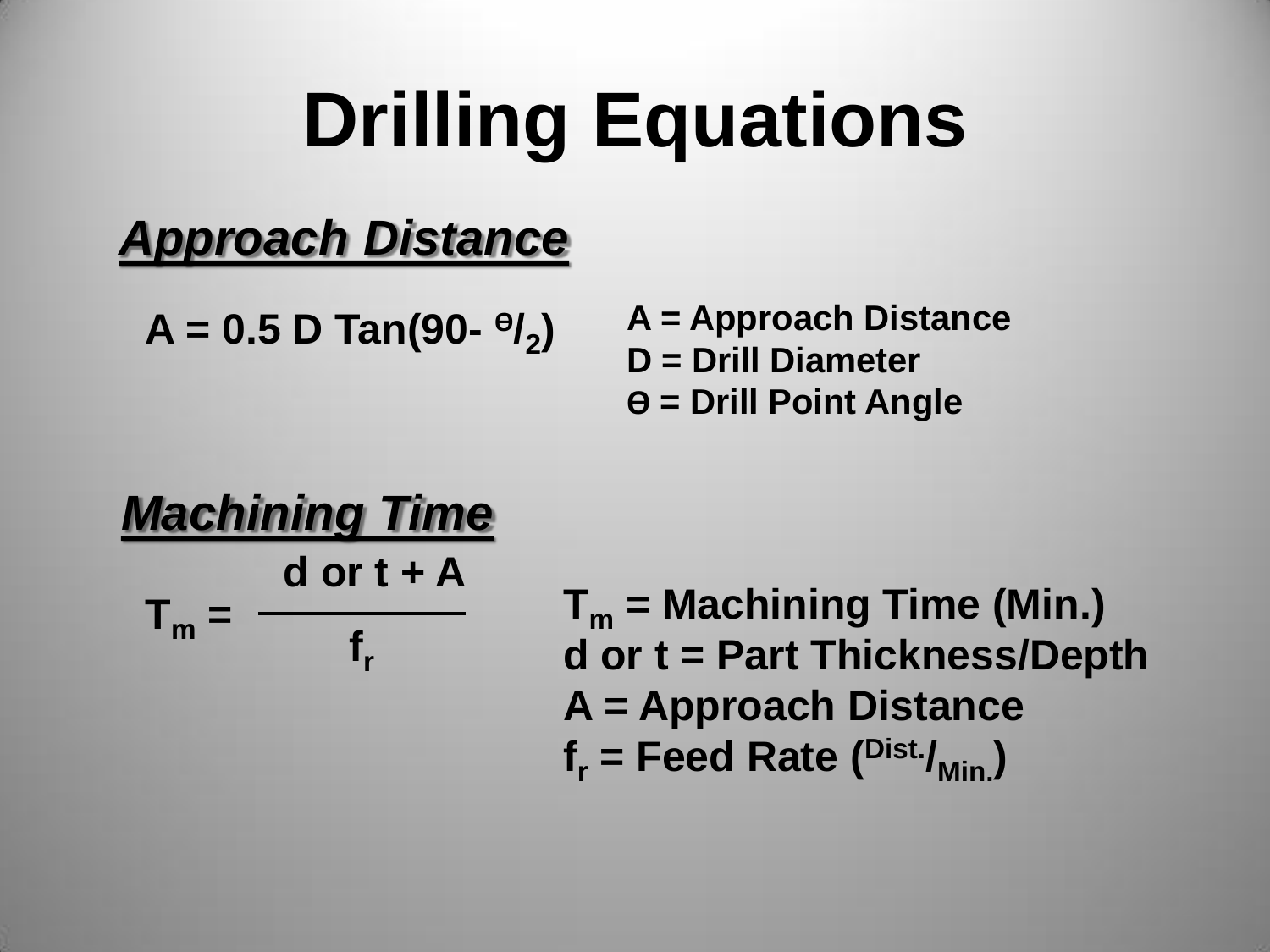# **Drilling Equations**

### *Material Removal Rate ( cu.in./Min)*

**MRR = π D<sup>2</sup> fr 4**

**MRR = Material Removal Rate (cu.in./Min) D = Drill Dia.**  $f_r$  = Feed Rate ( $ln f_{\text{Min}}$ )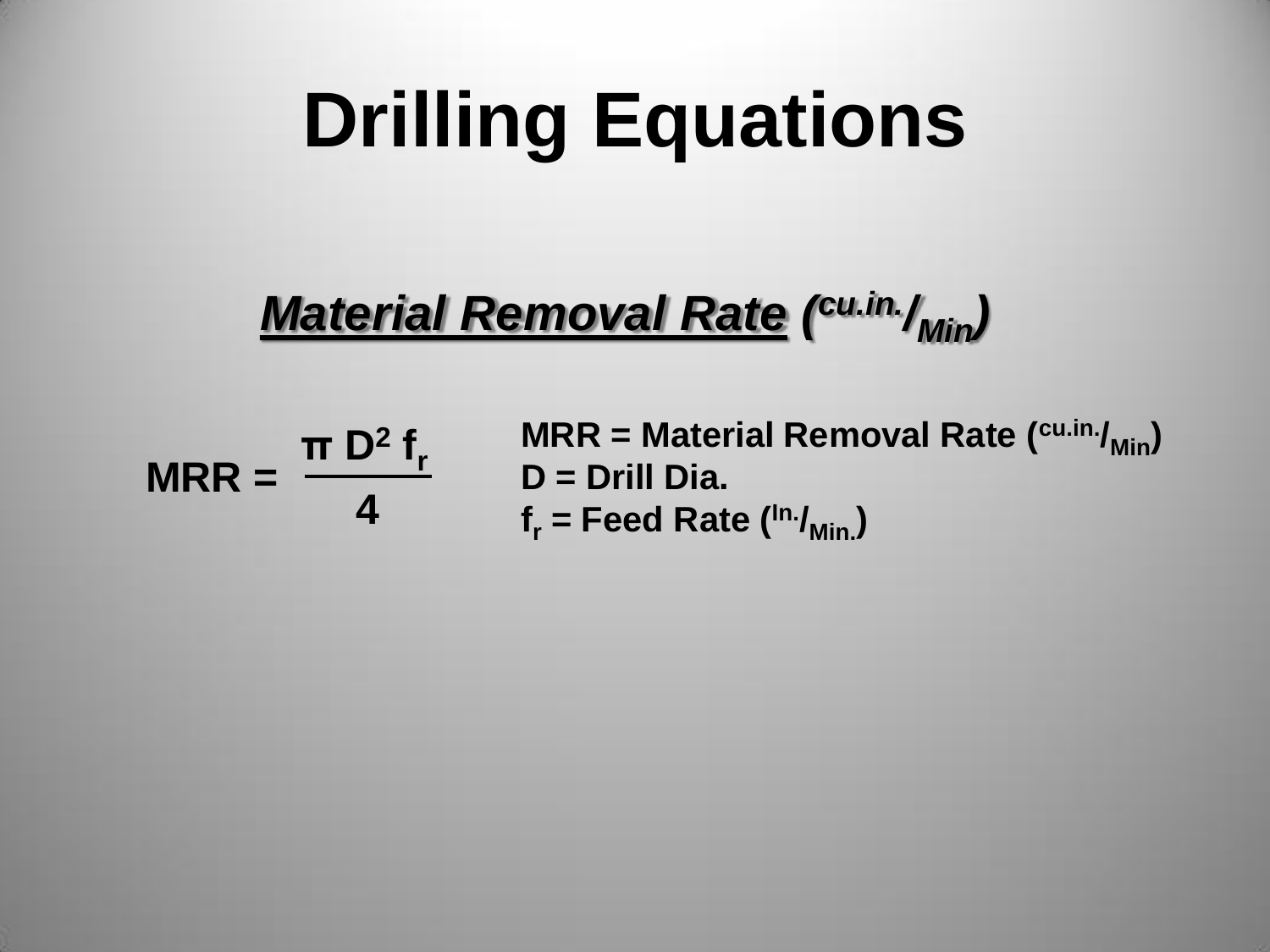### **Drilling Example**

#### **Data: D = 0.375"; v = 130.50 SFPM; f = 0.002 in/ rev;**  $\theta$  = 112<sup>o</sup>; Through Hole

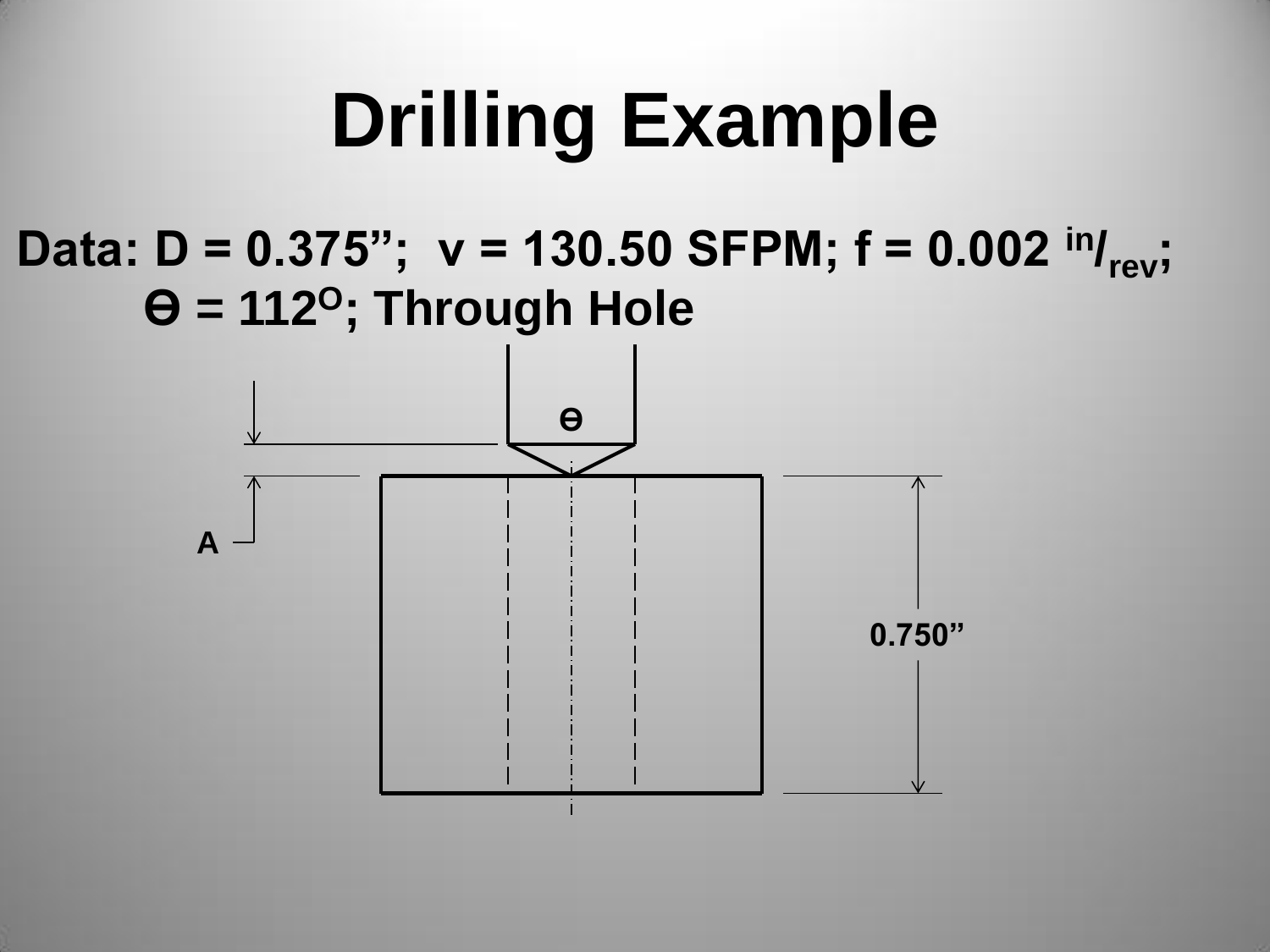**Drilling Example** *Approach Distance* **A = 0.5 D Tan (90 - Ө/2 ) A = (0.5) (0.375) Tan (90 – <sup>112</sup>/<sup>2</sup> ) A = 0.1265"** *Rotational Speed* **N = v π D N = (130.50) (12) π 0.375 N = 1,329.3718 RPM's**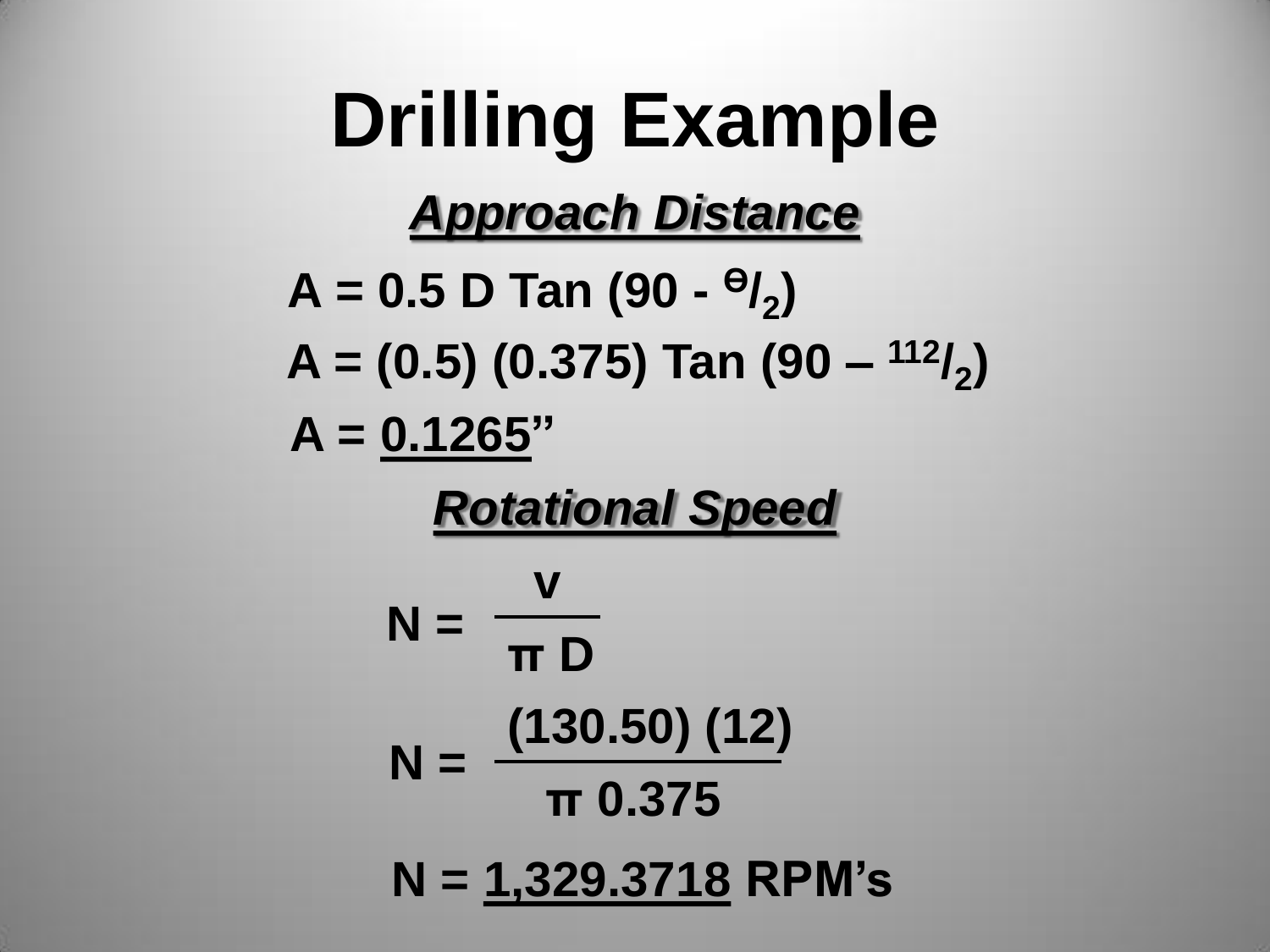## **Drilling Example**



**Tm = 0.3297 Min**